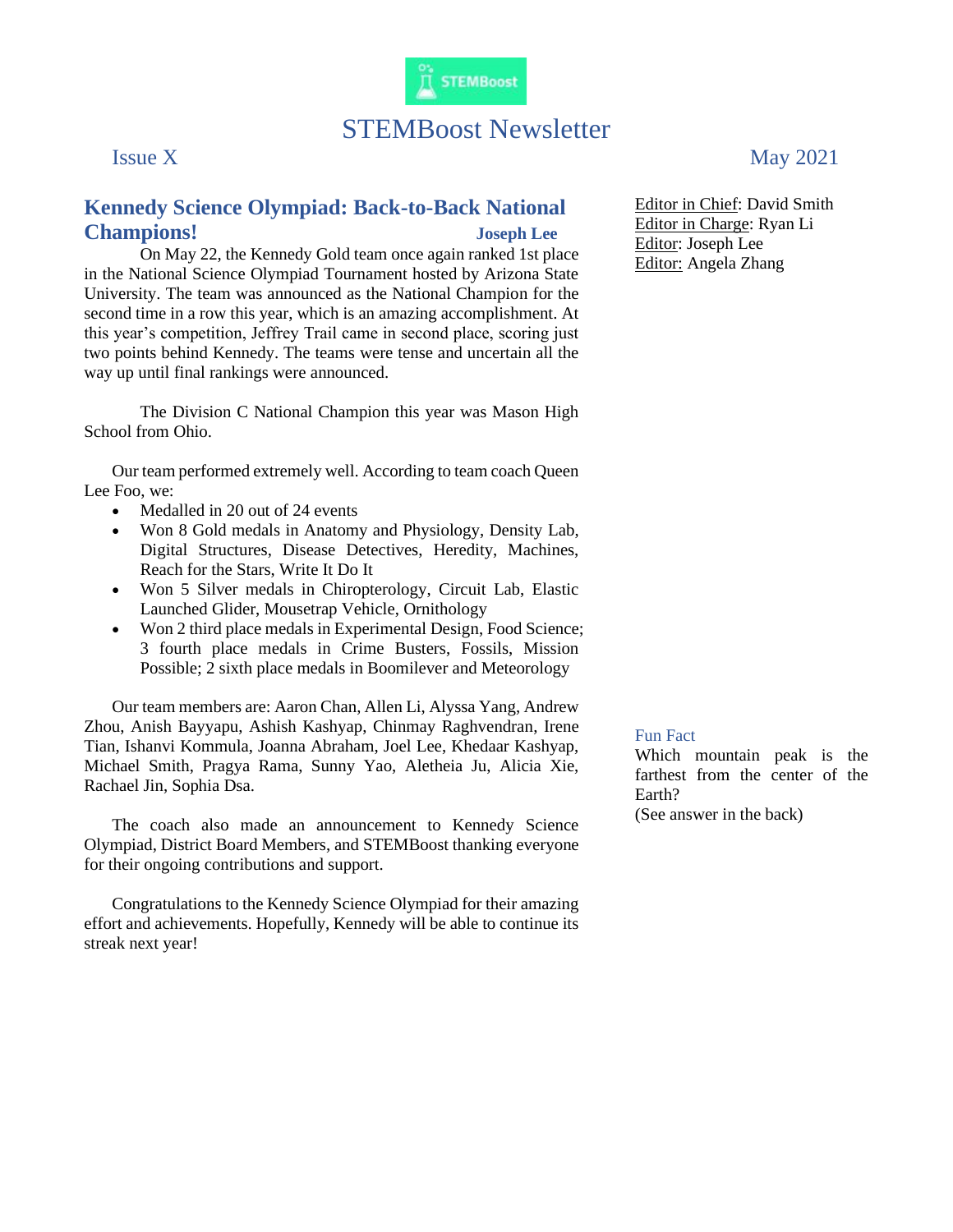### **Editorial – The Power of Personal Choices in the Face of the Anti-vaccine Movement Ryan Li**

The COVID-19 pandemic has wreaked havoc on the daily lives of people worldwide. Ever since the first cases of the coronavirus were reported in the US in early 2020, there was a large effort from the scientific community to begin developing a vaccine, a treatment which gives an individual immunity against a pathogen. In a span of only a few months (compared to the average 10-15 years), vaccines for COVID-19 such as the Pfizer-BioNTech vaccine, Moderna vaccine, and Johnson & Johnson vaccine had been developed, and throughout the summer and fall of 2020 human trials for these vaccines were held as the number of cases of the coronavirus drastically increased across the country (1,2). However, along with the efforts of scientists that strived to remedy the pandemic came the resurgence of the anti-vaccine movement.

Advocating against the use of vaccines, the movement, which has roots stemming back to when Edward Jenner first discovered the concept of immunity for the smallpox virus, had garnered global attention in 1998 when Andrew Wakefield had published a scientific paper in the Lancet Journal claiming that there was a link between the MMR vaccine (which targeted the measles, mumps, and rubella viruses) and increased rates of autism within children. However, his statement was found to be fraudulent by subsequent epidemiological studies and eventually the paper was retracted from the journal (3). Despite the overall scientific consensus surrounding the validity of the paper, proponents of the anti-vaccine movement still continuously turn to this study as a means of scientifically justifying the movement's credibility.

The reemergence of the anti-vaccine movement in the wake of the COVID-19 pandemic carries with it far more baseless claims than just this one. Some of these include the false stories spread by many anti-vaccine individuals of people dying after taking a COVID-19 vaccine (when they were verified to be still alive), the message that the vaccine will cause many more people to perish (even though the whole purpose of the vaccine is to ensure people can be immune to the highly contagious COVID-19), and the narrative that the vaccine carries a 5G microchip which can be used to track individuals by people within the technology industry (even though those microchips are simply too large to fit within the needle of syringes used to administer the vaccine) (4,5).

Although most of these claims seem to be outlandish, one might wonder how exactly these ideas had spread so far in the first place, even with most main media sources being in favor of vaccines. A scientific study conducted on the presence of both pro-vaccination and anti-vaccination pages on Facebook during the global measles outbreak in 2019 may shed some light on the answer. The study found that although the number of anti-vaccination individuals were smaller than pro-vaccination individuals, there were a greater number of Facebook pages created by the anti-vaccination individuals than the pro-vaccination individuals, allowing for more engagement of anti-vaccination pages by Facebook users who were unsure about their stance on vaccines. In addition, the diversity in the claims being featured on the anti-vaccination Facebook pages were found to be larger than those on provaccination pages, allowing the numerous anti-vaccination pages to impact a larger number of people (6). Given the fact that the COVID-19 pandemic has already affected many more people than the 2019 measles outbreak did, the results of the study are troubling.

However, there is still hope for remedying the increase in people being attracted to the antivaccine movement, as is evident with Lydia's (a former anti-vaccine individual) story. Being generally pro-vaccine prior to her having her first child, Lydia had become skeptical of vaccines after her first child had an unexplained fit shortly after getting the DTaP vaccine, as well as the fact that her concerns for the wellbeing of her child were dismissed by a nurse. She proceeded to seek help from others online, but fell